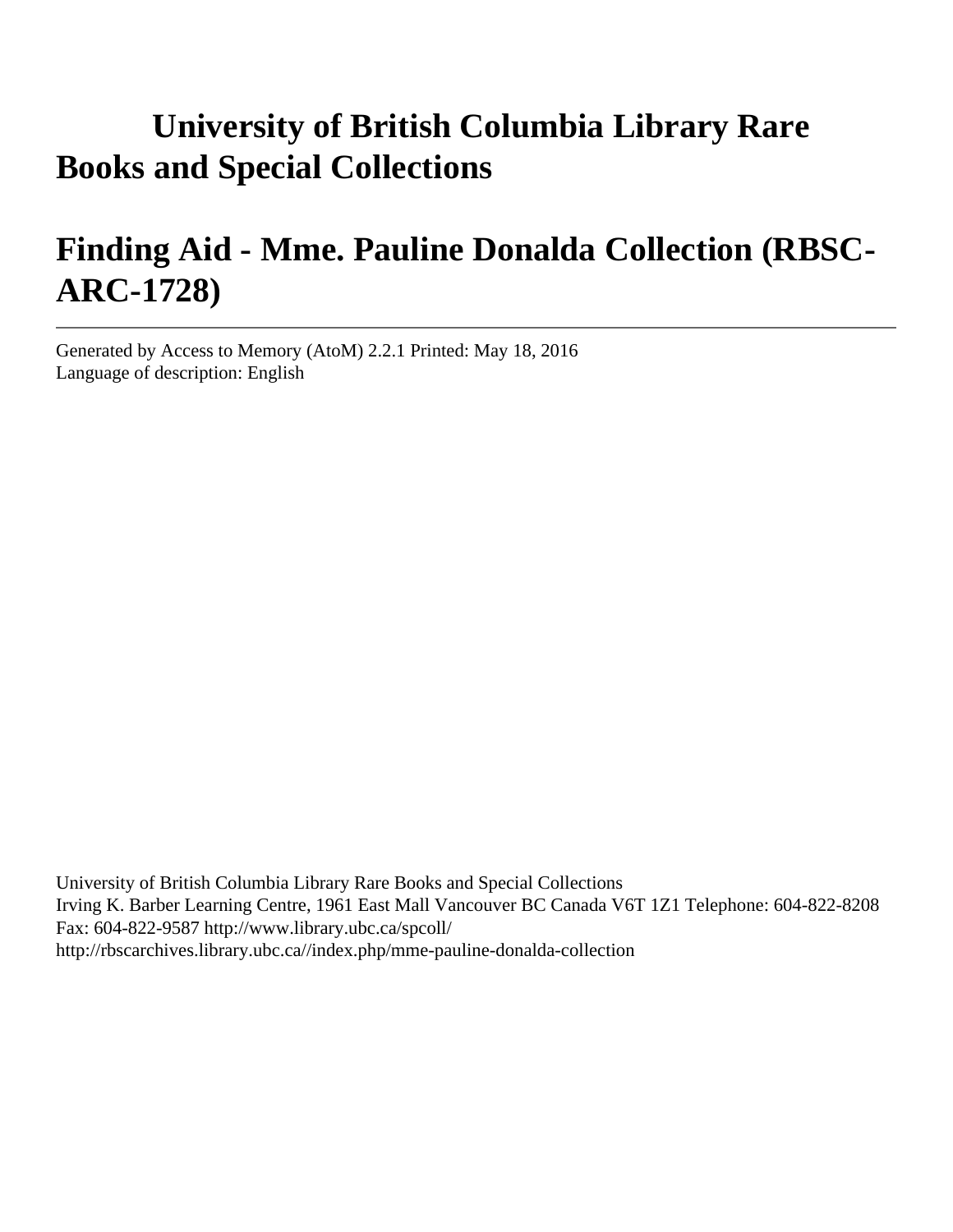## **Table of contents**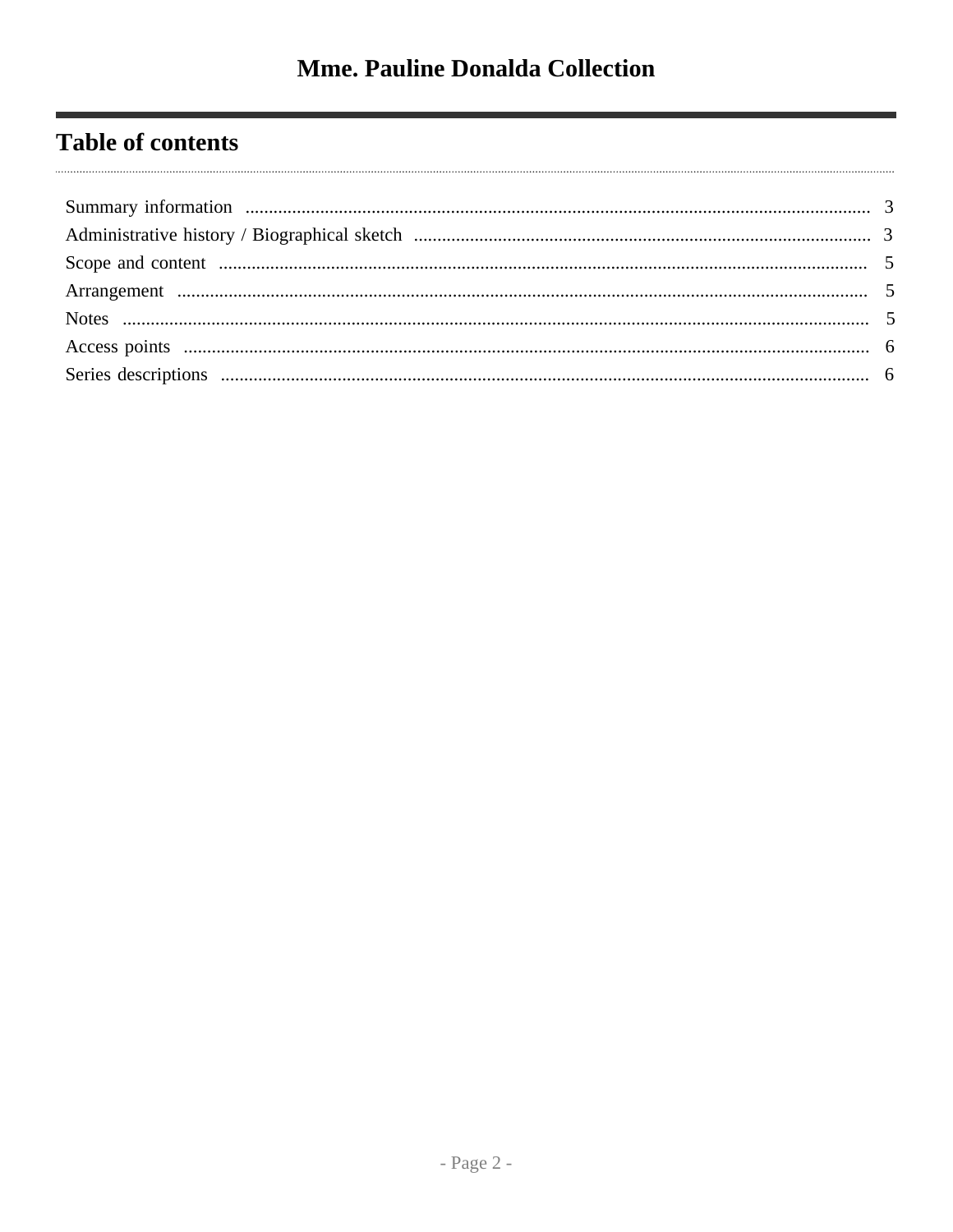#### <span id="page-2-0"></span>**Summary information**

| <b>Repository:</b>                           | University of British Columbia Library Rare Books and Special<br>Collections |  |  |
|----------------------------------------------|------------------------------------------------------------------------------|--|--|
| <b>Title:</b>                                | Mme. Pauline Donalda Collection                                              |  |  |
| ID:                                          | RBSC-ARC-1728                                                                |  |  |
| Date:                                        | c. 1890-1961; predominantly 1902-1945 (date of creation)                     |  |  |
| <b>Physical description:</b>                 | 10cm of graphic materials and one textual record.                            |  |  |
| Language:                                    | English                                                                      |  |  |
| Language:                                    | French                                                                       |  |  |
| Language:                                    | Italian                                                                      |  |  |
| Dates of creation,<br>revision and deletion: |                                                                              |  |  |

## <span id="page-2-1"></span>**Administrative history / Biographical sketch**

#### **Note**

Pauline Donalda, an operatic soprano, teacher and administrator, was born Pauline Lightstone in Montreal on March 5, 1882. Her parents, Jews from Russia and Poland, changed their name from Lichtenstein to Lightstone upon their arrival in Canada.

As a child Pauline studied singing on scholarship with Clara Lichtenstein (no relation) at the Royal Victoria College, McGill University. In 1902, after being encouraged by the French tenor Thomas Salignac, Pauline moved to Paris on a grant from Donald A. Smith, Lord Strathcona, where she studied voice with Edmond Duvernoy, stage techniques with Paul Lhérie, speech with Pierre Berton, and Italian with Babette Rosen. In honour of her benefactor, Donald A. Smith, Pauline adopted the stage name Donalda.

On December 30, 1904, Donalda made her debut on stage in Nice, France, singing the role of the title character in Massenet's Manon. Donalda performed several roles while in Nice, including Jenny (in Chetterton) and Nedda (in I Pagliacci). In 1905 Donalda made her London debut on May 24 at Convent Garden, singing Micaëla in Carmen with Emmy Destinn and Charles Dalmorès, under the direction of André Messager. On June 28, 1905 she sang the part of Ah-Joe in the premiere of Franco Leoni's L'Oracolo. In the 1905 production of Faust at Convent Garden Donalda sang the role of Marguerite, with her future husband, whom she would marry the next year, the French baritone Paul Seveilhac. While in London, she also performed the roles of Juliette, Mimi and Zerlina. In the autumn of 1905 she sang Marguerite and Mimi at the Théâtre de la Monnaie in Brussels, after which, on medical advice, she spent six months resting in the south of France. She returned to Brussels in the spring of 1906 and sang the roles of Manon, Elsa (Lohengrin) and Eva (Die Meistersinger).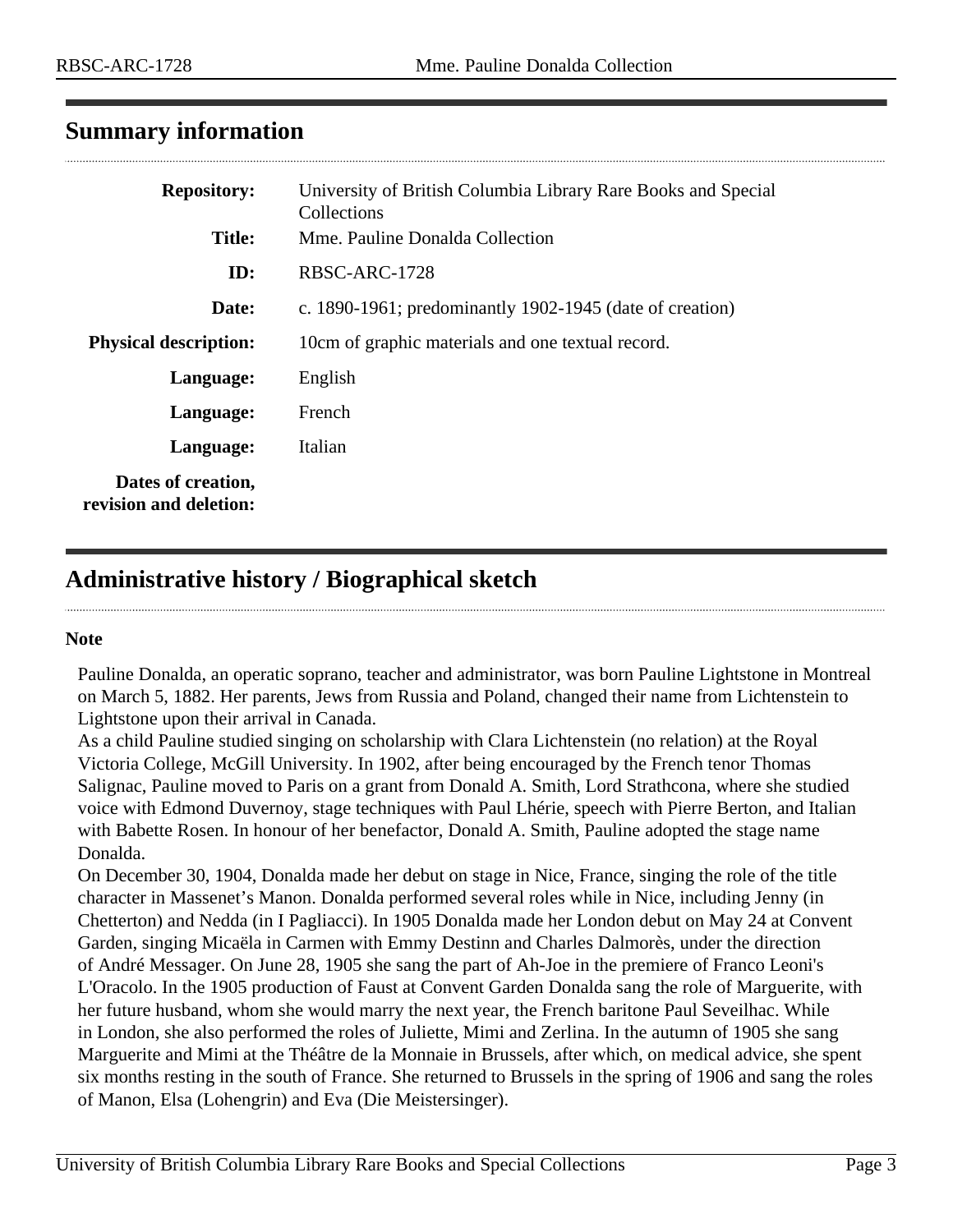After performing in the 1906 season in London, she sang again in Brussels but broke her contract in order to accept an offer from Oscar Hammerstein's Manhattan Opera Company. Before going to New York she made her professional debut in Canada on November 16, 1906, singing with her husband at a recital in the Montreal Arena. She made her New York debut on December 7, 1906 in Faust. That season she sang in numerous shows, including Carmen, Don Giovanni, La Traviata, Lohengrin, and I Pagliacci, along with some of the most prominent singers of the time, such as Nellie Melba, Emma Calvé, Alessandro Bonci, Mario Ancona, Mario Sammarco, and Charles Gilbert. Donalda left Hammerstein after the season, and sang at Convent Garden in the summer of 1907. She made her debut at the Opéra-Comique in Paris on October 19, 1907 singing in Manon with Salignac, Jean Périer, and Lucien Fugère. She then divided her time between London and Paris, making concert tours throughout Central Europe, and to Russia in 1910. During this time Donalda became a renowned performer of oratorio and gave concerts with some of the great performers of the day, including Mischa Elman, I.J. Paderewski, Efrem Zimbalist, Jan Kubelík, and Pablo Casals, and with many distinguished conductors, including Hans Richter and Sir Landon Ronald. In 1910 she opened the Convent Garden season, replacing Luisa Tetrazzini on short notice in La Traviata with John McCormack and Sammarco. She returned for the 1912 season, singing the Page in Les Huguenots and Nedda in I Pagliacci, with her husband (now a tenor) playing Canio. After being coached by Marie Roze, the famous "Carmen," Donalda recreated the role in an English version in November 1913. The show was a huge success, and Donalda sang it in French in Nice in February 1914, where she also performed in La Bohème.

When World War I broke out Donalda was in Canada prior to an intended departure for a concert tour of Australia. The tour subsequently cancelled, Donalda decided to stay in Canada, pursuing a career in concerts and the music-hall, and giving benefit appearances for charity and the war effort. In 1915 she created and organized the "Donalda Sunday Afternoon Concerts" in Montreal. That year she also sang in New York and Boston. In 1916 Donalda sang the role of Nedda in I Pagliacci at the Princess Theatre in Montreal. She returned to Paris in 1917. In June 1918 she married the Danish tenor Mischa Léon (born Haurowitz) in Paris, her first marriage having ended in divorce. That year she sang with Léon in Balfe's Le Talisman in Nice. She sang in her final season at the Convent Garden when it reopened in 1919. On July24, 1919 she sang Concepción in the English premiere of Ravel's L'Heure espagnole, a performance with seventeen curtain calls.

In 1922 Donalda opened a studio in Paris and began to devote herself to teaching. A member of the L'Union Professionnelle des Maîtres du Chant Français, she taught hundreds of pupils before returning to Montreal in 1937, where she opened a studio and continued to teach. A number of Donalda's pupils would go on to have international careers, notably Clarice Carson, Fernande Chiocchio, Mary Henderson, Eileen Law, Germain Lefebvre and Robert Savoie. She founded the Opera Guild of Montreal in 1941, serving as president and artistic director until 1969, presenting 29 operas over the course of 28 seasons. In 1954 she was granted an honorary Doctorate of Music from McGill University, and in 1967 she was made an Officer of the Order of Canada.

Pauline Donalda died on October 22, 1970.

#### **Custodial history**

Pauline Donalda gave the collection to Irving Guttman, a renowned Canadian opera director. The collection remained in the custody of Guttman and his partner Robert Dales until they donated the records to Rare Books and Special Collections.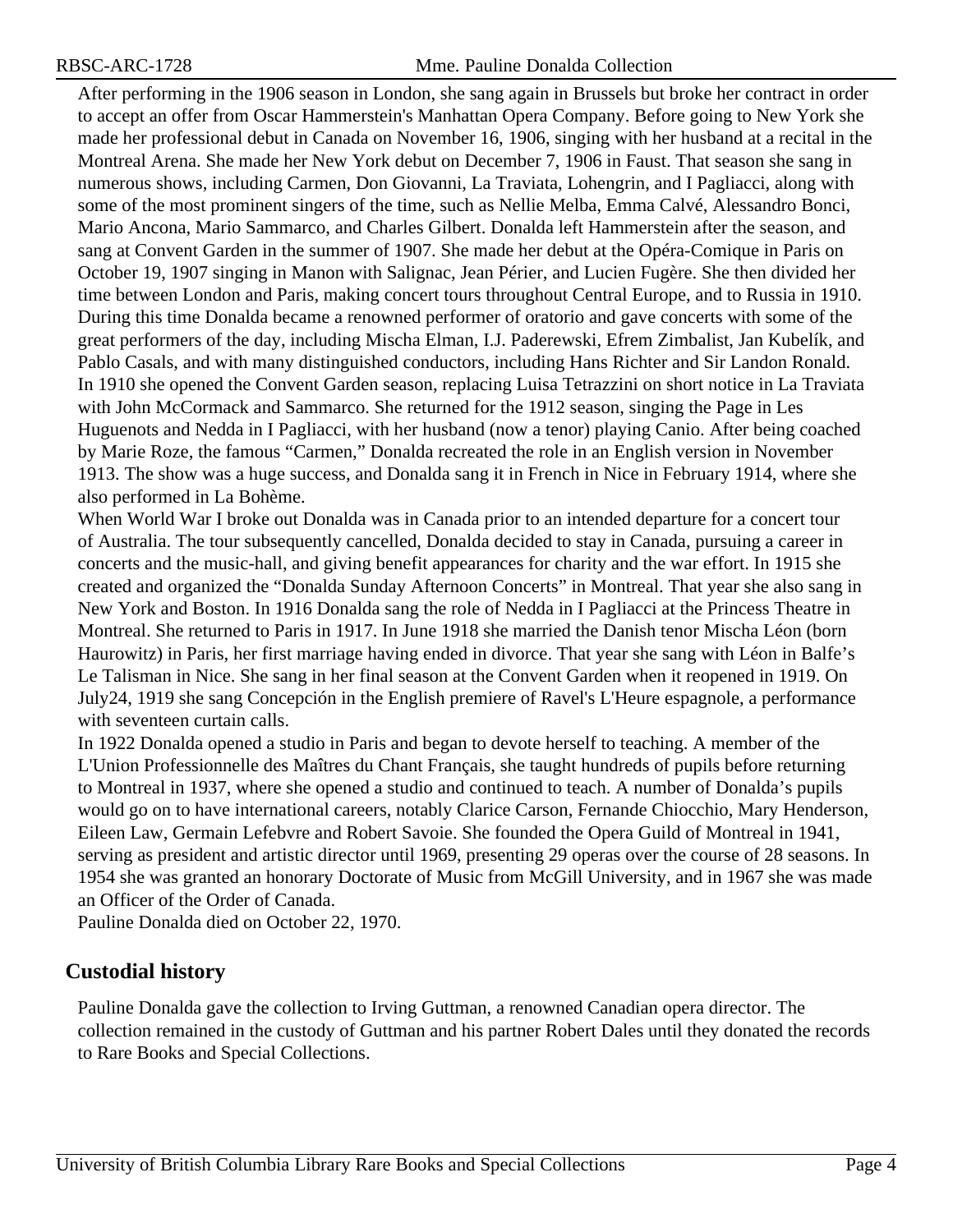#### <span id="page-4-0"></span>**Scope and content**

The collection consists of 53 photographs of well-known 20th century opera singers, composers, musicians, and directors, as well as a performance program and a print of a portrait painting, given to and collected by Pauline Donalda as mementos of her career. The majority of the photographs are signed and dedicated to Pauline Donalda by their subjects, often with personal comments.

#### <span id="page-4-2"></span>**Notes**

#### **Title notes**

**Source of title proper**: Title is based on the creator of the collection.

#### **Immediate source of acquisition**

The records were donated to Rare Books and Special Collections by Irving Guttman and Robert Dales in August 2014.

#### <span id="page-4-1"></span>**Arrangement**

Prior to their donation the photographs were framed and displayed on a wall in the donors' home. The photographs were removed from their frames for the purposes of the donation, although the majority of the photographs remain on their backings.

#### **Finding aids**

Detailed finding aid available; item level control.

#### **Related material**

Library and Archives Canada (LAC) hold some of Pauline Donalda's personal papers. The Marvin Duchow Music Library, Schulich School of Music at McGill University holds Donalda's music library and some of her personal correspondence.

#### **Accruals**

Further accruals are not expected.

#### **Other notes**

**Publication status:** published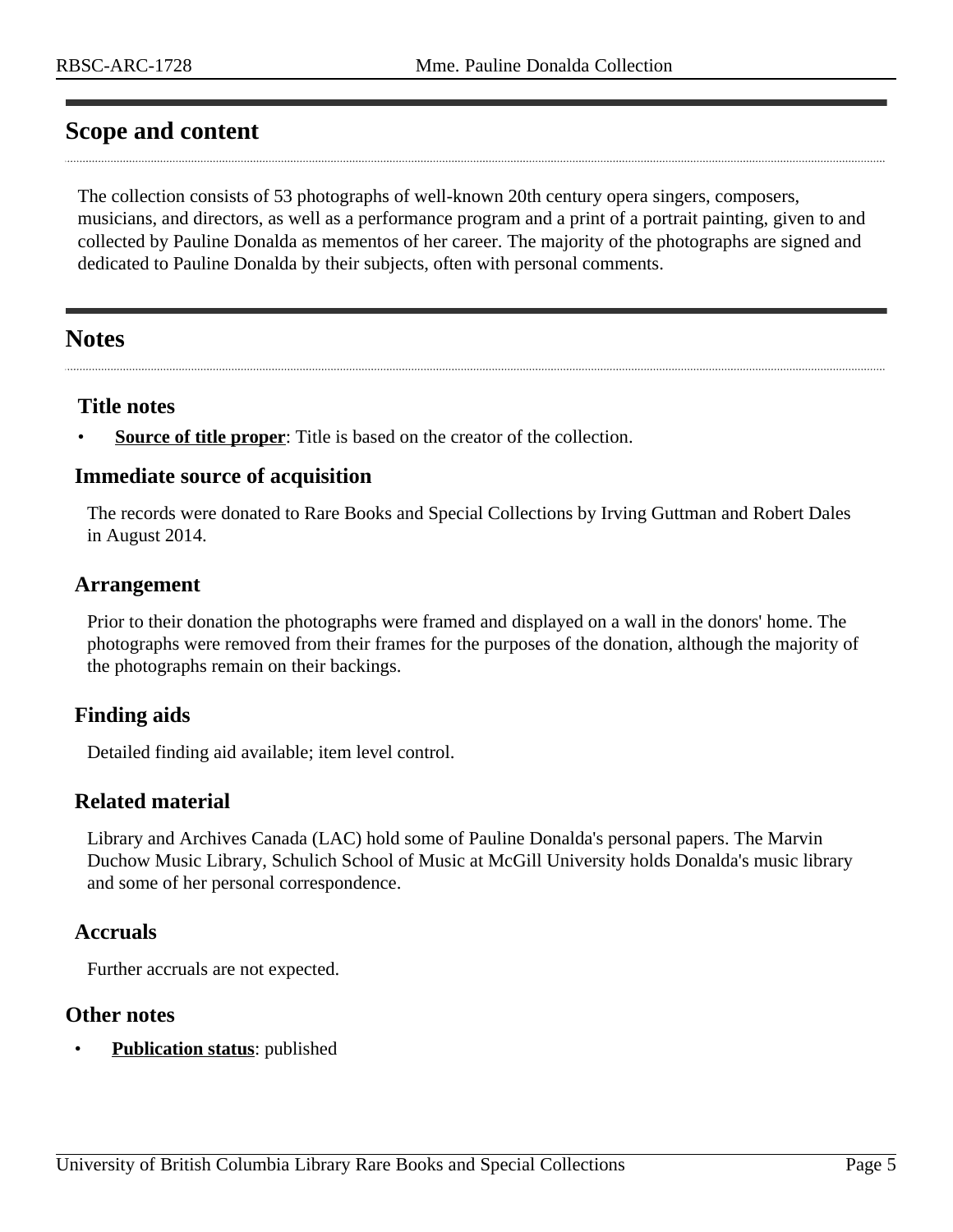### <span id="page-5-0"></span>**Access points**

. . . . . .

- Irving Guttman
- Donalda, Pauline (subject)
- Graphic material (documentary form)
- Textual record (documentary form)

## <span id="page-5-1"></span>**Series descriptions**

| Ref code           | Title                                                                                   | Dates           | Access status | Container |
|--------------------|-----------------------------------------------------------------------------------------|-----------------|---------------|-----------|
| RBSC-ARC-1728-1-01 | Item - Photograph of Hans Richter (János<br>Richter)                                    | 1909            |               |           |
| RBSC-ARC-1728-1-02 | Item - Photograph of Pietro Antonio<br>Stefano Mascagni                                 | [1933]          |               |           |
| RBSC-ARC-1728-1-03 | Item - Photograph of Sir Paolo Tosti                                                    | [1907?]         |               |           |
| RBSC-ARC-1728-1-04 | Item - Print of Pablo Casals                                                            | 1913            |               |           |
| RBSC-ARC-1728-1-05 | Item - Program for "Don Giovanni"                                                       | 1905            |               |           |
| RBSC-ARC-1728-1-06 | Item - Photograph of Marcel Journet                                                     | 1918            |               |           |
| RBSC-ARC-1728-1-07 | Item - Photograph of Edmund Burke                                                       | 1932            |               |           |
| RBSC-ARC-1728-1-08 | Item - Photograph of Paul Dukas                                                         | [c. 1905-1920?] |               |           |
| RBSC-ARC-1728-1-09 | Item - Photograph of Pauline Donalda (in<br>costume)                                    | 1905            |               |           |
| RBSC-ARC-1728-1-10 | Item - Photograph of Eustase Thomas (de<br>Salignac or Thomas-Salignac)                 | 1902            |               |           |
| RBSC-ARC-1728-1-11 | Item - Photograph of Paul Lhérie (Lévy)                                                 | [1890?]         |               |           |
| RBSC-ARC-1728-1-12 | Item - Photograph of Emmy Destinn                                                       | 1906            |               |           |
| RBSC-ARC-1728-1-13 | Item - Photograph of Dame Emma<br>Albani                                                | [1911]          |               |           |
| RBSC-ARC-1728-1-14 | Item - Photograph of Mario Sammarco                                                     | 1912            |               |           |
| RBSC-ARC-1728-1-15 | Item - Photograph of Johanna Gadski (in<br>costume)                                     | [c. 1903?]      |               |           |
| RBSC-ARC-1728-1-16 | Item - Photograph of Dame Nellie Melba                                                  | 1907            |               |           |
| RBSC-ARC-1728-1-17 | Item - Photograph of Eustase Thomas<br>(de Salignac or Thomas-Salignac) (in<br>costume) | 1903            |               |           |
| RBSC-ARC-1728-1-18 | Item - Photograph of Eustase Thomas<br>(de Salignac or Thomas-Salignac) (in<br>costume) | [c. 1903?]      |               |           |
| RBSC-ARC-1728-1-19 | Item - Photograph of Eustase Thomas<br>(de Salignac or Thomas-Salignac) (in<br>costume) | [c. 1903?]      |               |           |
| RBSC-ARC-1728-1-20 | Item - Photograph of Pauline Donalda (in<br>costume)                                    | [1904]          |               |           |
| RBSC-ARC-1728-1-21 | Item - Photograph of Emmy Destinn (in<br>costume)                                       | [c. 1908?]      |               |           |
| RBSC-ARC-1728-1-22 | Item - Photograph of Pauline Donalda (in<br>costume)                                    | [c. 1905?]      |               |           |